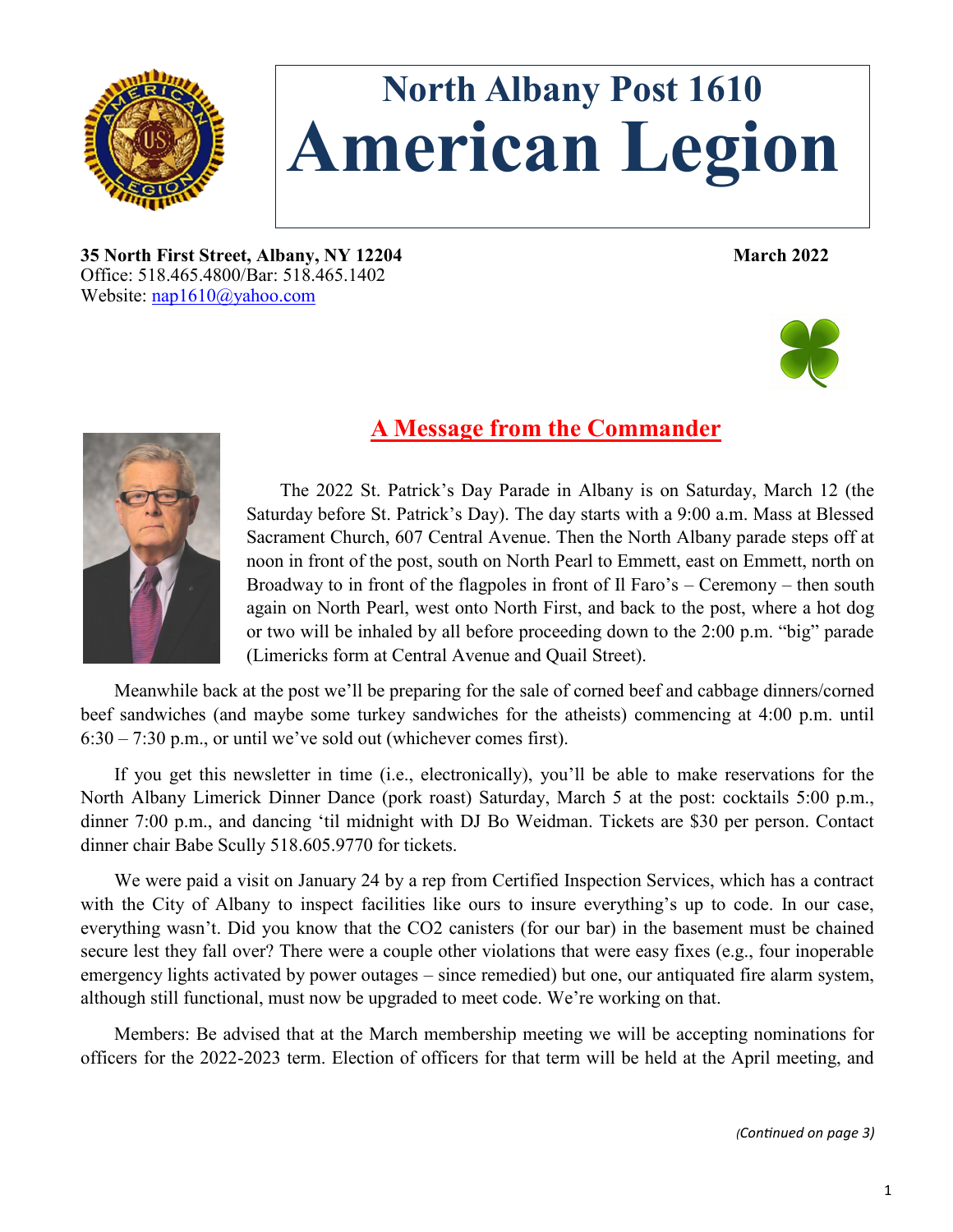#### **Auxiliary News**

If your dues have not been sent in for this year, please consider doing so ASAP. We haven't been able to make 100% in several years and we would like to get there again this year. Just mail a check for \$25 to Jan Precopia, 1160 New Scotland Rd., Albany, NY 12208 or drop off at the Post in an envelope marked for the Auxiliary. If you are paying for a junior (someone under 18 years old), then just \$8 is owed. We need 9 to 10 new members to meet our quota.

We will start looking for helpers (does not have to be just Auxiliary members) to distribute poppies in a couple of months (May). If you have some time you can give us, it would be really appreciated. Send an email to Dorothy Curran and let her know you are interested in helping this year. She already has received our poppy order and will be contacting stores for dates shortly. Contact her at [tomdor2000@yahoo.com](mailto:tomdor2000@yahoo.com) or 518.786.1284.

Can you help at the Post after the St. Patrick's Day Parade in the kitchen/banquet hall with corned beef and cabbage dinners? Please let me know.

We continue to be involved in the Albany Maritime Ministry in looking for knit hats, gloves, warm socks, toiletries, just no candy, for seafarers coming into the Port of Albany ill-prepared for our cold weather. All donations can be dropped off at the Post, or contact a member for pickup.

> **Yours for the Auxiliary, Judy Benner, President**

#### **New York (Empire State) vs North Carolina (Tar Heel State)**

#### **Education Challenge and**

#### **Unit 1610's Spring 2022 Community Project "Give 10 to Education"**

The State of North Carolina challenged New York State in a two-part Education Challenge.

The first challenge is to collect school supplies for a local school. "Give 10 to Education" is our Unit's Spring 2022 Community Project. It's our answer to North Carolina's challenge. We are collecting, from now till April 5, a variety of school supplies for a local school.

Units across the state are asked to send in pictures of supplies collected by, if not before, April 22. The State with the most Auxiliaries that collect supplies (by percentage) wins. Help our Unit with this challenge by donating either school supplies or a monetary donation. Auxiliary members will then shop for the requested supplies.

Donations may either be dropped off at the post -- a box is in the foyer. Or, arrangements to have them picked up can be made by calling either Gretchen Riley (518.526.8753) or Judy Benner (518.817.1240). All donations are greatly appreciated.

Items requested: marble composition notebooks, pocket folders, No. 2 pencils, pens, erasers, highlighters, crayons (24 in a box), colored pencils (12 in a box), glue sticks, markers, pencil box/pencil case, Kleenex/paper towels, disinfecting wipes/baby wipes/hand sanitizer and dry erase markers.

Thank you for supporting our efforts in meeting North Carolina's challenge to our state!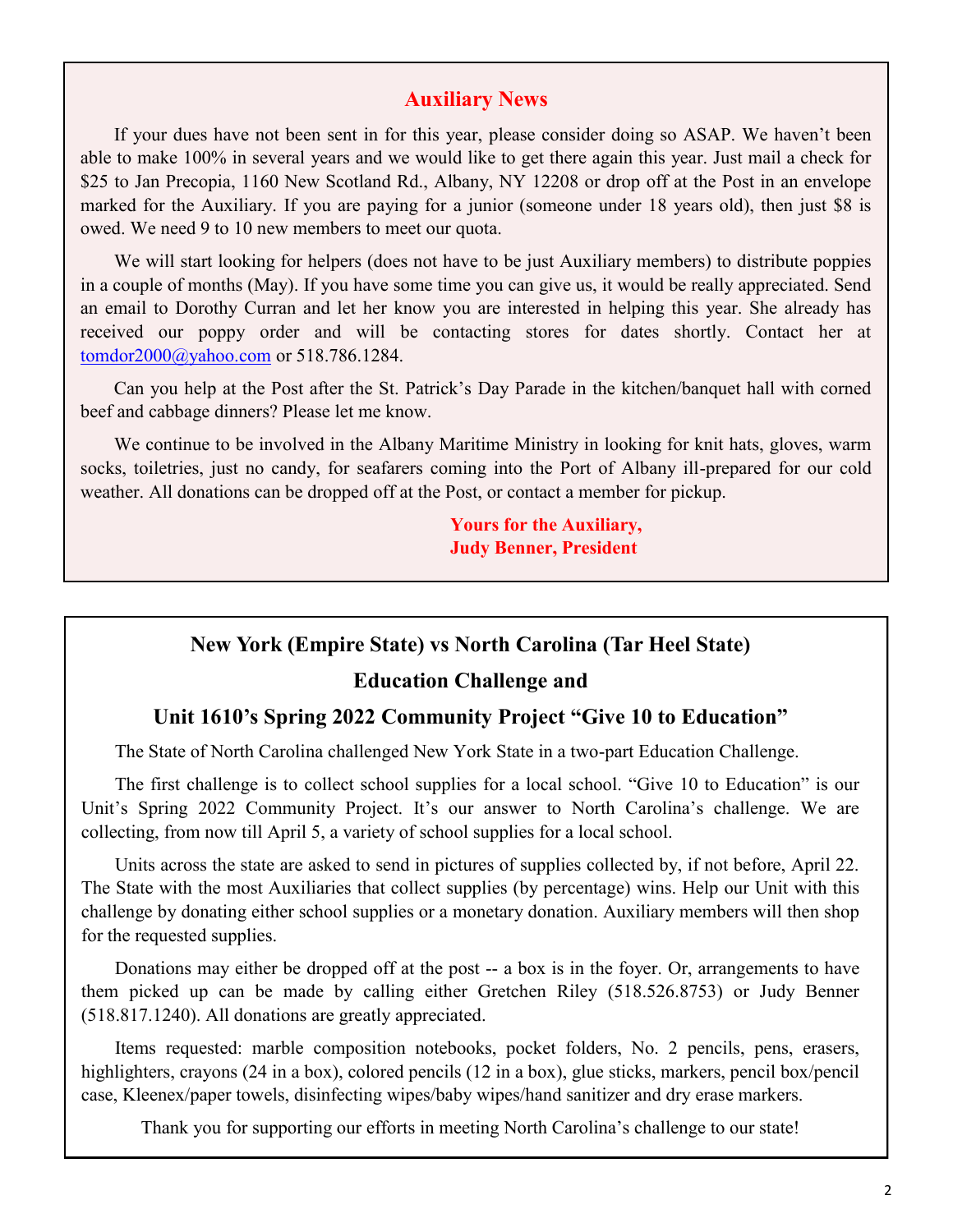the swearing in of the newly elected officers will take place at the beginning of the May membership meeting.

\* \* \* \* \* \* \* \*

Conservative political commentator PJ O'Rourke died a few weeks ago (02/15/22) of complications from lung cancer at his home in Sharon, N.H. He was 74. During the 1980s and '90s, his heyday, he was a favorite guest of the TV talk show hosts and would skewer both Republicans and Democrats with equal alacrity; he was, it often seemed, the only funny Republican alive, writes Dwight Garner in his February 19 New York Times appraisal. He continues, "Some of his best writing was about the open road . . . . In 1980 for Car and Driver, he drove cross-country in a blood-red Ferrari 308GTS. This euphoric passage from that piece, about overtaking a Porche, is as good a snippet of O'Rourke's high style as any:

'We came by a 930 Turbo Porche near the Talladega exit [Alabama]. He was going about 90 when we passed him, and he gave us a little bit of a run, passed us at about 110, and then we passed him again. He was as game as anybody we came across and was hanging right on our tail at 120. Ah, but then -- then we just walked away from him. Five seconds and he was nothing but a over-turned boat shaped dot in the mirrors. I suppose he could have kept up, but driving one of those ass-engined Nazi slot cars must be a task at about 225 percent of the speed limit. But not for us. I've got more vibration here on my electric typewriter than we had blasting into Birmingham that beautiful morning in that beautiful car on a beautiful tour across this wonderful country from the towers of Manhattan to the bluffs of Topanga Canyon . California]' "

> **Lawrence Wiest Commander**

### **Chaplain's News**

Sick call:

- Carole Egan, Auxiliary
- Joann Delisle, Auxiliary

Prayers are asked for Marc Delisle, Joann Delisle's son.

If you know of anyone who is sick or has passed, please contact our Chaplains Charles Lossi at 518.438.6336 or Peggy Hovish  $(518.785.3485$  or phovish $@n$ ycap.rr.com) or Kathy Schmitz-Morfe (518.495.2955 or [ksmorfe@gmail.com\).](mailto:ksmorfe@gmail.com)

# **Note from House Chair and Bar Chair**

In order to meet the needs of ALL wishing to use the Post meeting room, banquet room or pavilion, groups will need to schedule with the House Chair or the Bar Chair on a timely basis.

That being said:

# **Planning an event? Need a venue?**

The Post banquet room, meeting room, and pavilion are available for meetings, family picnics/reunions, bridal showers, etc. To arrange an event, call the Post at 518.465.4800 or email [nap1610@yahoo.com](mailto:nap1610@yahoo.com) for availability.